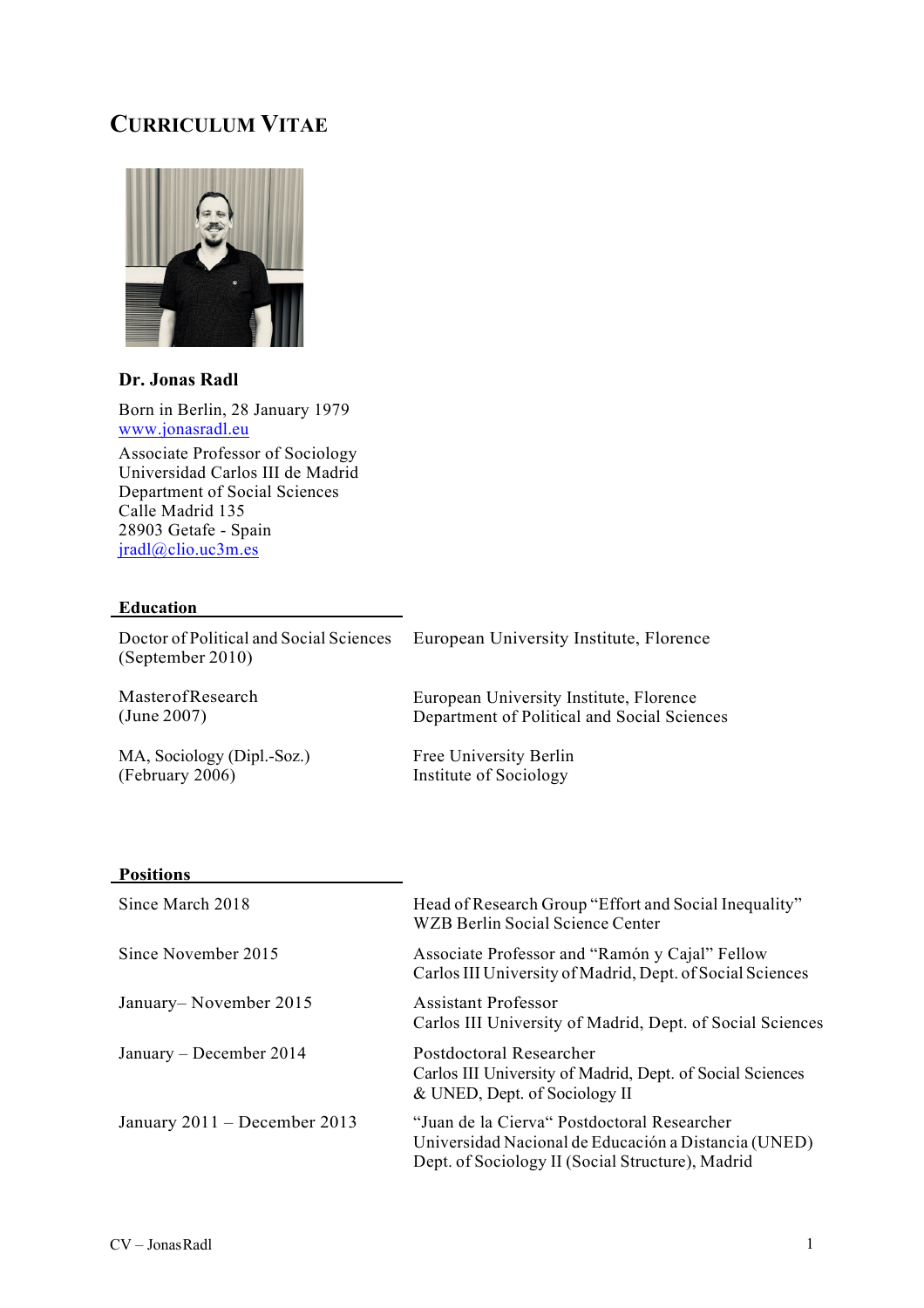May 2010 – December 2010

May – December 2005, August –September 2004

September 2003 – July 2004, December 2001 – August 2002 Research and Teaching Associate ("Ayudante") UNED, Dept. of Sociology II (Social Structure)

Research Assistant Research Data Centre of the German Statutory Pension Insurance (FDZ-RV)(Berlin/Frankfurt am Main)

Teaching Assistant Free University Berlin, Institute of Sociology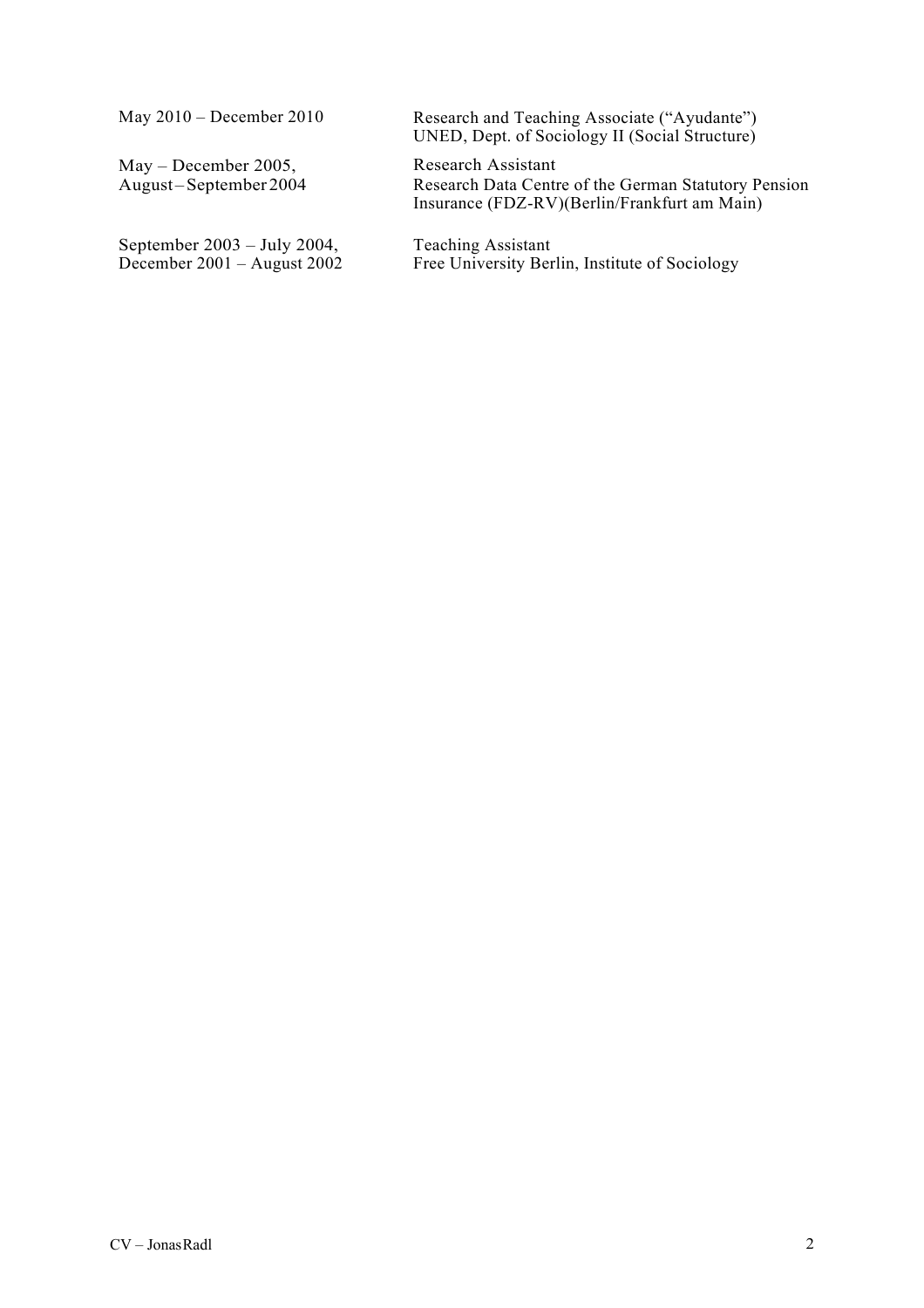#### **ArticlesinPeer-ReviewedJournals**(indexedinJournalCitationsReport)

- Salazar, Leire, Héctor Cebolla-Boado & Jonas Radl (2019): "Educational Expectations in the Great Recession:Hasthe ImpactofFamilyBackgroundBecomeStronger?",Published online on 9 January 2019, *Socio-Economic Review*. https://doi.org/10.1093/ser/mwy046.
- Lössbroek, Jelle & Jonas Radl (2019): "Teaching older workers new tricks. Workplace practices and gender training differences in nine European countries", *Ageing & Society,* 39(10): 2170– 2193.
- Heisig, Jan Paul, Bram Lancee. & Jonas Radl (2018): ...Ethnic Inequality in Retirement Income: A Comparative Analysis of Immigrant-Native Gaps in Western Europe", *Ageing & Society*, 38(10): 1963–1994.
- Henkens, Kène; van Dalen, Harry; Ekerdt, David; Hershey, Douglas; Hyde, Martin;Radl,Jonas; van Solinge, Hanna; Wang, Mo; Zacher, Hannes (2018): "What We Need to Know about Retirement: Pressing Issues for the Coming Decade", *The Gerontologist*, 58(5): 805–812.
- Radl, Jonas, Leire Salazar & Héctor Cebolla-Boado (2017): "Does Living in a Fatherless Household Compromise Educational Success? A Comparative Study of Cognitive and Non-Cognitive Skills", *European Journal of Population*, 33(2): 217–242.
- Cebolla-Boado, Héctor, Jonas Radl & Leire Salazar (2017): "Preschool Education as the Great Equalizer? A Cross-Country Study into the Sources of Inequality in Reading Competence", *Acta Sociologica*, 60(1): 41–60.
- Ebbinghaus, Berhard & Jonas Radl (2015): "Pushed Out Prematurely? Comparing Objectively Forced Exits and Subjective Assessments of Involuntary Retirement across Europe", *Research in Social Stratification and Mobility,* 41(September): 115–130.
- Radl, Jonas & Ralf K. Himmelreicher (2015): "The Influence of Marital Status and Spousal Employment on Retirement Behavior in Germany and Spain", *Research on Aging*. 37(4): 361– 387.
- Lancee, Bram & Jonas Radl(2014): "Volunteering over the Life Course", *Social Forces*, 93(2): 833– 862.
- Bernardi, Fabrizio & Jonas Radl (2014): "The Long-Term Consequences of Parental Divorce for Children's Educational Attainment", *Demographic Research,* 30: 1653–1680*.*
- Gerber, Theodore P. & Jonas Radl (2014): "Pushed, Pulled, or Blocked? The Elderly and the Labor Market in Post-Soviet Russia", *Social Science Research,* 45(May): 152–169.
- Radl, Jonas (2013): "Labour Market Exit and Social Stratification in Western Europe: The Effects of Social Class and Gender on the Timing of Retirement", *European Sociological Review,*  29(3): 654-668.
- Radl, Jonas (2013): "Why do Women in Spain Retire Later than Men?" ["¿Por qué las mujeres en España se jubilan más tarde que los hombres?"], *Revista Española de Investigaciones Sociológicas*, 142: 133–146.
- Lancee, Bram & Jonas Radl (2012): "Social Connectedness and the Transition from Work to Retirement". *The Journals of Gerontology, Series B: Social Sciences*, 67(4): 481–490.
- Radl, Jonas (2012): "Too Old to Work, or Too Young to Retire? The Pervasiveness of Age Norms in Western Europe", *Work, Employment & Society*, 26(5): 755–771.
- Albertini, Marco & Jonas Radl(2012): "Intergenerational Transfers and Social Class: Inter-vivos Transfers as Means of Status Reproduction?", *Acta Sociologica,* 55(2): 107–123.
- Radl, Jonas (2007): "Individuelle Determinanten des Renteneintrittsalters Eine empirische Analyse von Übergängen in den Ruhestand", *Zeitschrift für Soziologie*, 36(1): 43–64.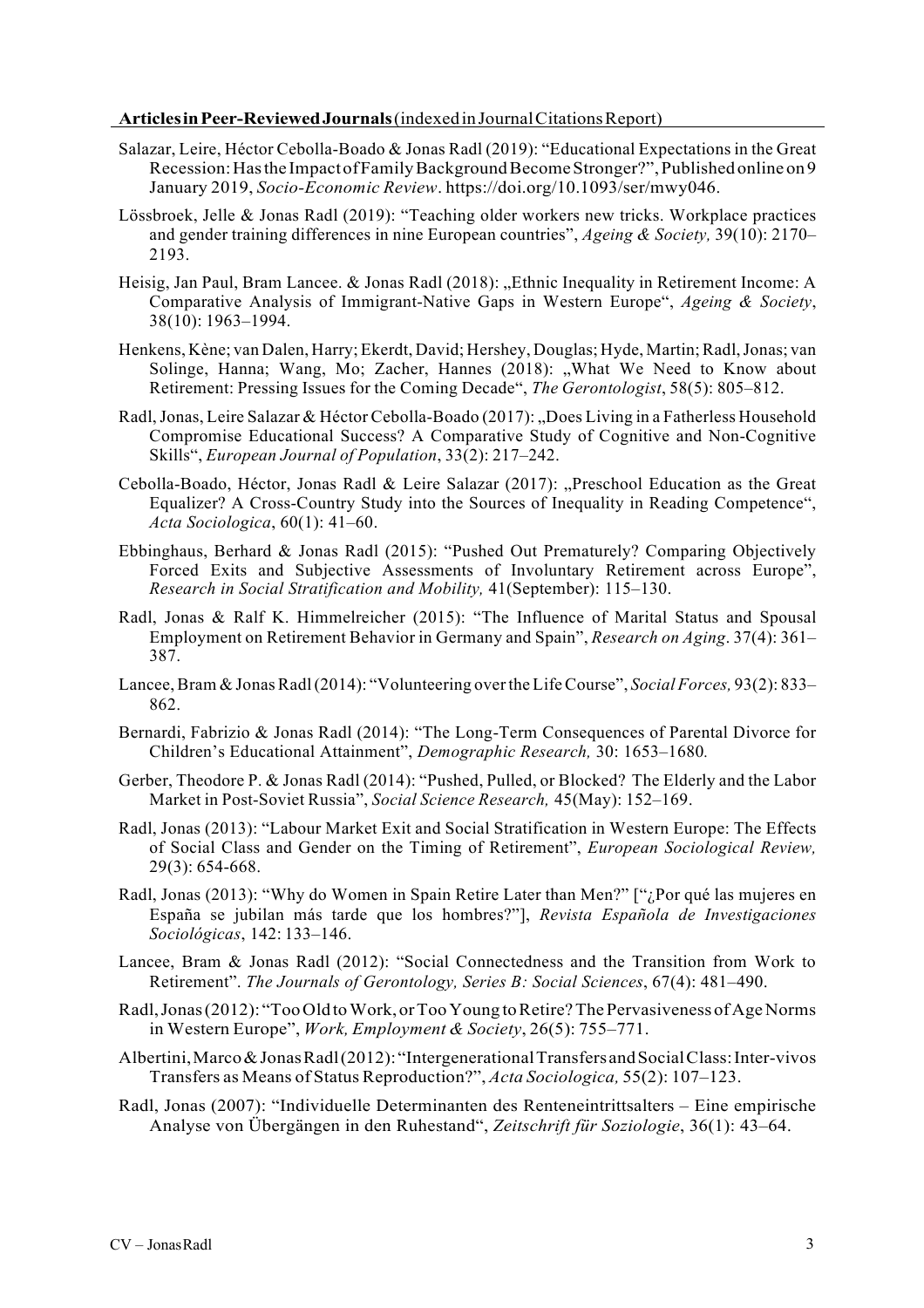#### **Books**

- Cebolla-Boado, Héctor, Jonas Radl & Leire Salazar (2014): *Learning over the Life Course: Inequality of Opportunities in Education from Preschool to Adulthood*. Colección Estudios Sociales, Número 39. Obra Social "LaCaixa":Barcelona [LaCaixa Prize in Social Sciences, also availablein Spanish and Catalan].
- Radl,Jonas (2013): *Retirement Timing and Social Stratification: A Comparative Study of Labour Market Exit and Age Norms in Western Europe*. Versita (De Gruyter Open): London
- Requena,Miguel,Leire Salazar& JonasRadl(2013):*Estratificación social*.Madrid:McGraw-Hill [Textbook on socialstratification].
- Radl,Jonas(2008): *Die Sozialstruktur des Renteneintritts: Eine empirische Analyse des Übergangs in den Ruhestand zwischen Frühverrentung und Regelaltersrente.* Saarbrücken: VDM.

### **ResearchProjectswithExternalFunding**(selection)

Effort and Social Inequality: Advancing Measurement and Understanding Parental Origin Effects, *European Research Council* (2018-2023). Ref. ERC-2017-STG-758600, PI: Jonas Radl.

Grupo de Estudios de Población y Sociedad (GEPS-CM) – Población, familia y envejecimiento en el mundo contemporáneo: dimensiones de un proceso en marcha, *Comunidad de Madrid* (2016-2018, Ref. H2015/HUM-3321, PI: David Reher; (2020-22), Ref. H2019/HUM-5802, PI: Miguel Requena.

Red de investigacion en ciencias sociales experimentales. *State Research Agency (AEI)* (2020-2021) Ref. RED2018-102385-T, PI:Luis Miller.

Growth, Equal Opportunities, Migration and Markets, *European Commission, Horizons 2020* (2015- 2018). Ref. H2020 649255, PI: Neli Demireva.

Gender and health impacts of policies extending working life in western countries, *European Cooperation in Science andTechnology* (2015–2018).ISCHCOSTAction IS1409.PI:AineNiLeime.

FamiliesAndSocieties - Changing families and sustainable societies: Policy contexts and diversity over the life course and across generations, *European Commission, 7th Framework Program* (2013– 2016). Ref. FP7 SSH 2012-1, Ref. 320116, PI: Livia Sz. Oláh.

Las causas y consecuencias del alfabetismo demográfico (DEMLIT), Research Project I+D+i, *SpanishMinistryofEconomyandCompetitiveness*(2016-2018),Ref.CSO2015-70297-R,PI:Antonio M. Jaime Castillo.

Competition, Adaptation and Labour Market Attainment of International Immigrants in Europe (CALMA) Research Project I+D+i, *Spanish Ministry of Science and Innovation* (2014–2016), Ref. CSO2012-38521, PI: Javier Polavieja.

Occupational Stratification and Returns to Education in Spain, *Spanish Ministry of Science and Innovation* (2010–2014), Ref. CSO2010-21004, PI: Luis Garrido.

Pension Reform and Public Discourse in Spain, Portugal, Germany and Austria. *Spanish Ministry of Science and Innovation* (2010–2014). Ref. CSO2010-21881, PI: Elisa Chuliá.